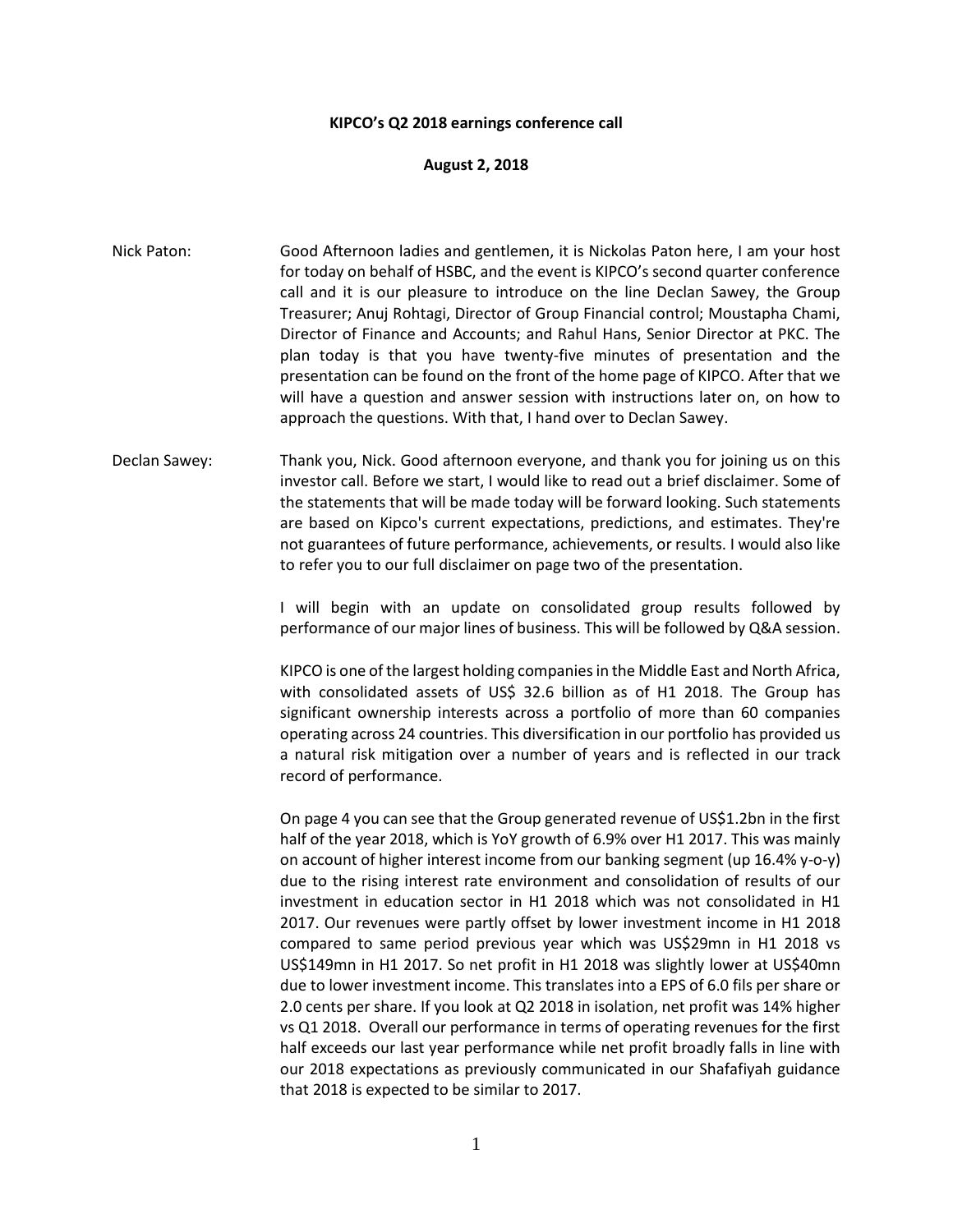So, if we move to page 5 for performance of Burgan Bank, KIPCO's flagship banking arm. As you know Burgan Bank holds its own investor call. For this quarter, Eduardo Eguren, our CEO did the presentation early last week. The transcript and presentation is available on Burgan Bank website which contains lot of detailed information about operations. I will touch briefly upon few key highlights of the operations.

Burgan Bank Group had a solid first half in 2018 with net profit of KD50.5 million, or \$167mn which is 30% higher than H1 2017. During the second quarter itself the Bank registered KD30.1 million, or \$100 million profit, growing 43% in comparison to the same period last year. Improvement in first half is a result of increase in net interest income owing to hike in base rate and this reflected in broader NIM, as you can see at the bottom left of the slide 5 where NIM has increased to 2.7%. In addition, operating income continued to grow both in Kuwait as well as in our regional operations. Operating efficiency improved further as cost to income ratio for the group declined to 39.5% in H1 2018 vs 41.7% in H1 2017.

Asset quality remains stable as you can see at top right of the slide at 2.3% NPA ratio, along with high provision levels wherein around 91% provisions are in the general category. Coverage ratio have been increasing and continues to be strong at 248% including provisions and collateral.

As we look at the deposits as highlighted in our previous call, the drop in deposit base in H1 is a result of the Bank completing US\$350 million three-year club deal in first quarter of 2018. This is in line with the bank's strategy to diversify its deposit base and extend its long term funding base and optimizing its cost of funds. As you can see at the bottom of the page capital adequacy remains solid at 16.6% and we have 11.0% CET1 ratio. Please note that retained earnings for H1 2018 are not yet included in CET1/CAR, so that is additional capital available which are to be recognized at year end. So, if we take Risk Weighted Assets of \$18bn as of H1 2018, this amounts to about 70bps impact in terms of CET1.

If we turn to slide 6 on regional operations and we look on the top left in terms of our loans, the two big contributions are from Algeria and Turkey. Both franchises had good loan book growth in local currency terms. Algeria grew by 3.5% and Turkey grew by 14% over 2017 base. Both these countries had currency devaluation, hence in US Dollar terms we can see that the loan book has actually reduced over 2017 base. But if you can see, the loan book remains around \$5bn mark which is 35% of total Burgan Bank loan book.

In terms of deposits we have similar story. In addition, we have boosted equity capital of our regional operations hence there is some balancing impact in terms of our deposit base.

All our franchises remained profitable with exception of Bank of Baghdad. As we mentioned in our previous call, there was a one-off write-down of US\$7mn in Q1 2018. So, on quarterly basis we are returning to net profit. The growth in net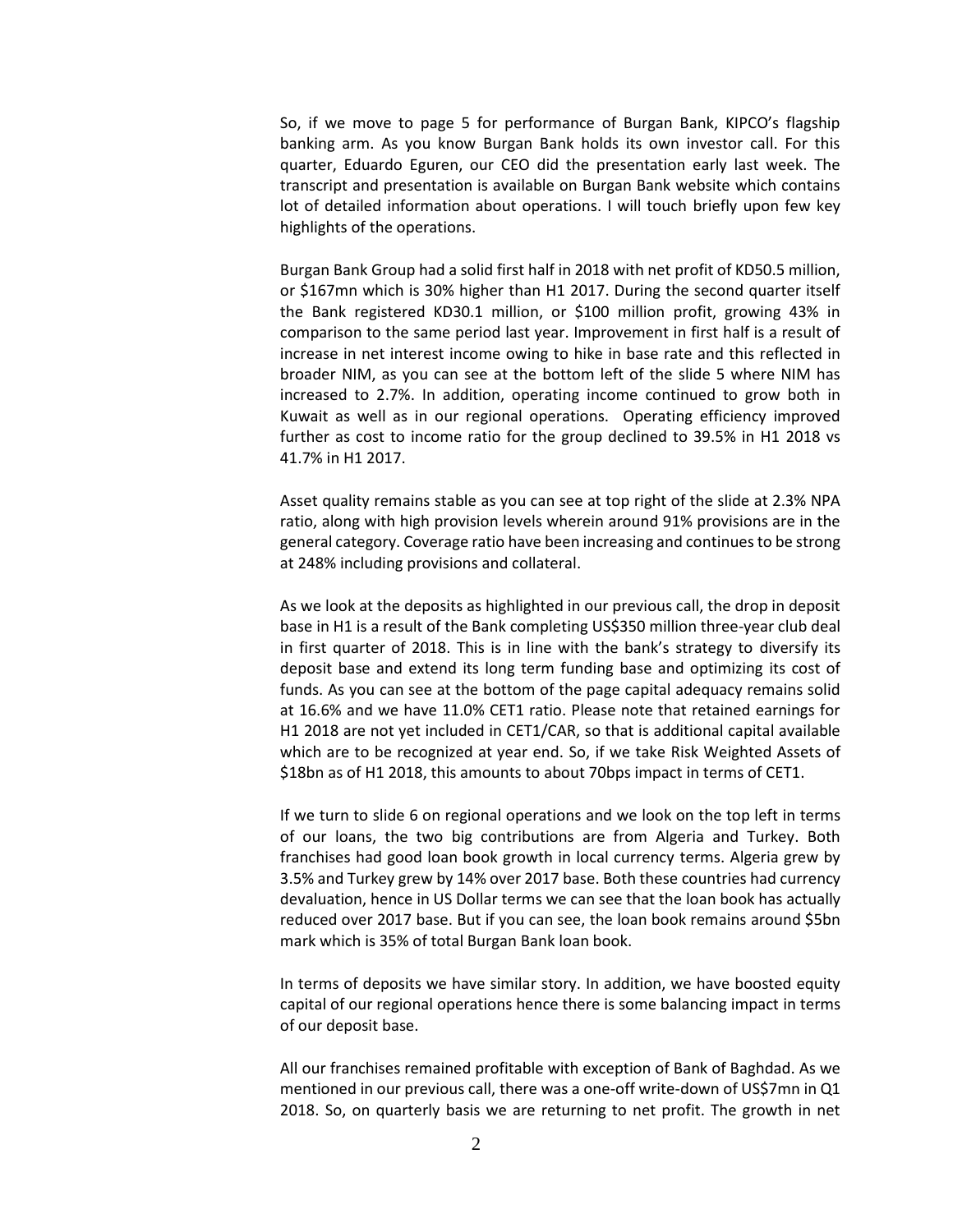profit overall is driven by improvement in net interest margins as well as improved operational efficiency. The cost to income ratio is trending in the right direction for all subsidiaries barring the one-off Bank of Baghdad provisioning in Q1 2018. The returns as you can see are also trending upward when compared to last quarter of 2018.

If we turn to the next slide for Gulf Insurance Group, you will note that the numbers shown here are Q1 only. Gulf Insurance has not yet reported its Q2 financials. As it is going through final stages of process, we do have a sense of trajectory as our group financials include full H1 2018 net profit of Gulf Insurance. If you just look at the gross premiums written of the business, you can see positive organic growth. At the bottom left you can see declining combined ratio and at the bottom right you can see improving return on equity. It's also worth highlighting that we acquired AIG Turkey's business in May 2017 so going forward our 2018 numbers will reflect full year financials. Obviously, I can't provide any specific numbers for GIG for Q2 2018, but we believe the trends will be similar and there will be no material surprises.

Now, I will pass it on Moustapha to talk about United Gulf Holding and United Real Estate Company.

Moustapha Chami: Thanks Declan. Firstly, we would like to remind you again that United Gulf Bank (UGB) reorganized itself in September 2017 to UGHC whereby the regulated banking activities were segregated from non-regulated services. In substance, nothing has changed but it was more of a legal entity streamlining.

> So, if we refer to page 8 of the presentation regarding the its financial performance i.e. on page 8, UGHC's revenue for the 6 months period ending June 2018 stood at US\$87mn, 10% higher against comparable number in 2017 (UGB) mainly driven by higher revenues specifically from the asset management business in terms of higher fee and commission income from KAMCO and FIMbank. Net profit for H1 2018 increased by 56% vs H1 2017 to reach US\$12mn. UGB is placed comfortably in terms of capital and has a Capital Adequacy Ratio of 21.1% as of 30 June 2018 as per Basel III. KAMCO, which is UGB's direct subsidiary has recently announced acquisition of Global Investment House. The same is currently in progress and KAMCO expects to close the deal in in Q3'18 or early Q4'18 subject to due diligence process. We will update you on the same in our next earnings call.

> Moving on to page 9 to speak about United Real Estate Company (URC). The Revenue in first half of 2018 increased by 13% compared to the first half of 2017 mainly driven by increase in contracting and service revenues majorly driven its contracting subsidiary – UBC and URC's facility management arm UFM. Also, we witnessed higher income from associates vs a loss in the same period of last year which has also contributed to higher income this year. However, the company reported net loss of \$5.6mn in H1 2018 owing to increased impairment provisions which is \$6.3mn provisions in 2018 vs \$0.8mn reversal in same period last year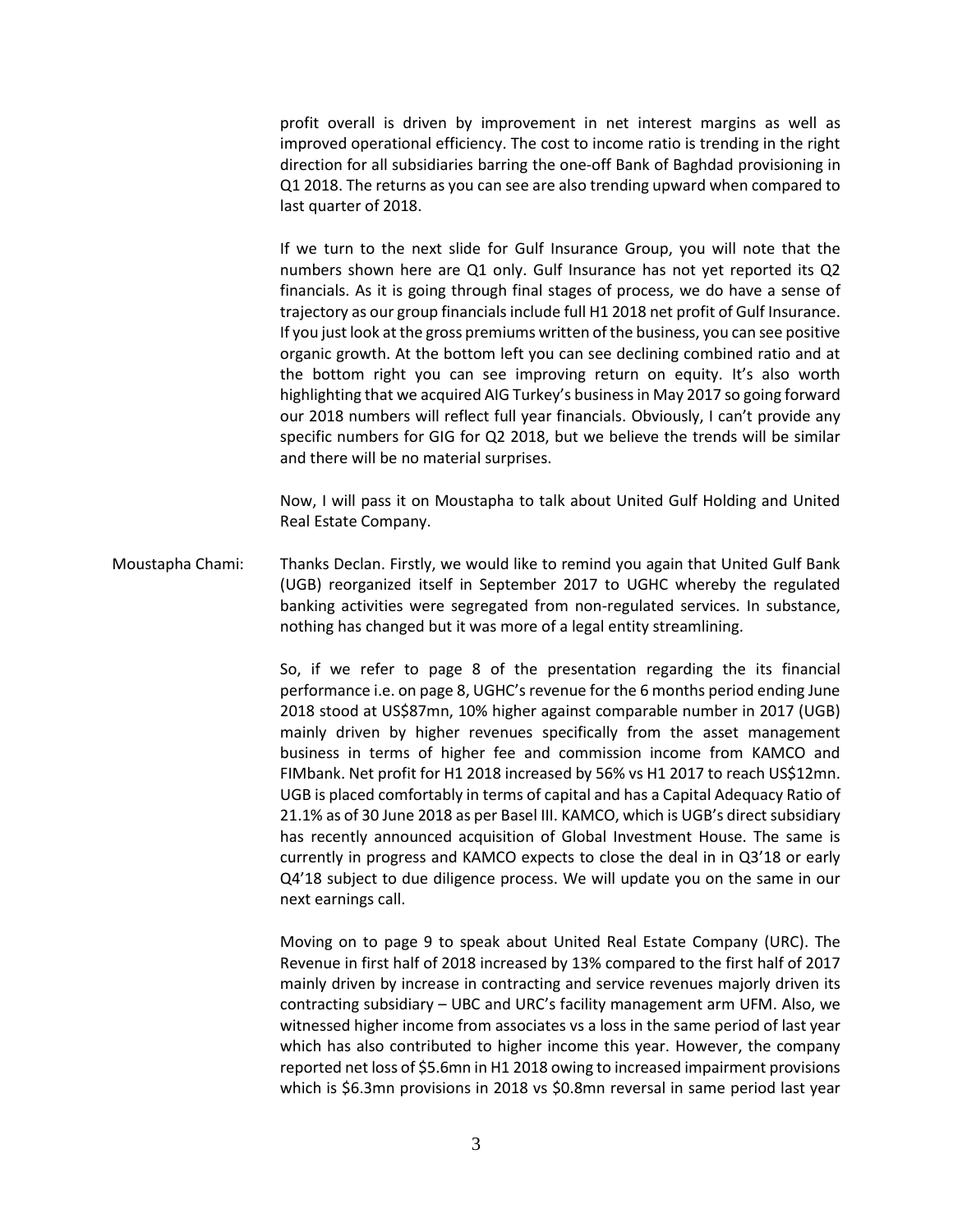and also impact of higher interest cost of almost \$3mn increase YoY. Total asset base was stable at \$2bn.

I will now hand over to Anuj to talk about OSN and KIPCO's other operating businesses.

Anuj Rohtagi: Thank You Moustapha. As you have always heard from us of strategy of going into businesses where we see long term opportunities so OSN continues to be one of those long-term assets we have looked at. We believe in this opportunity. Today we are well positioned as a leading premium Pay TV operator with license to operate in 25 countries across MENA. As of today, just to remind you, we have subscriber base of around 1.1 million. You have also heard this that we continue to have exclusive content from the 7 major Hollywood studios. We confirm that position and it is our core asset. In addition to that we have 180+ channels which shows movies and cinemas from these Hollywood studios as well as various television brands which are called 3<sup>rd</sup> party channels.

> In terms of business, as we have reported in our H1 2018 financial statements of KIPCO, you can see we continue to face headwinds due to increase in content cost primarily. We had covered this in our previous call for Q1 in detail but I just summarize here again this is due to us taking a strategic view on having long term contracts with our content suppliers and as a result of increase in competitive landscape, the cost has gone up. In addition, you have heard Mr. Pinak [Maitra, KIPCO Group CFO] in the last call mentioning about the headwinds within the macroeconomic business environment particularly in KSA where there has been a lot of impact of people leaving, expats leaving the country and implementation of VAT in KSA and UAE. We believe these are temporary impacts and we are already seeing from various research reports that the things are improving. Just to summarize the primary factor of all these losses have been largely due to supply side pressure due to content cost increase. On the other side we continue to focus on building revenue streams as well as streamline the overall cost structure.

> Digitization of business in general is another key area of focus that will help us to accelerate the revenue build up particularly in the internet-based content streaming which we call OTT business. We continue to believe that these efforts of letting the business to get into stronger grounds and to execute them will continue to bear fruits in the coming years for us.

> Overall, we expect the first half performance to be continuing for another quarter or two. We are looking at various options on both revenue side as well as the cost structure of the company.

These would be updated to you in the coming calls.

On page 11 we have summary of United Industries and Jordan Kuwait Bank. These are two important entities for us having very stable business. They primarily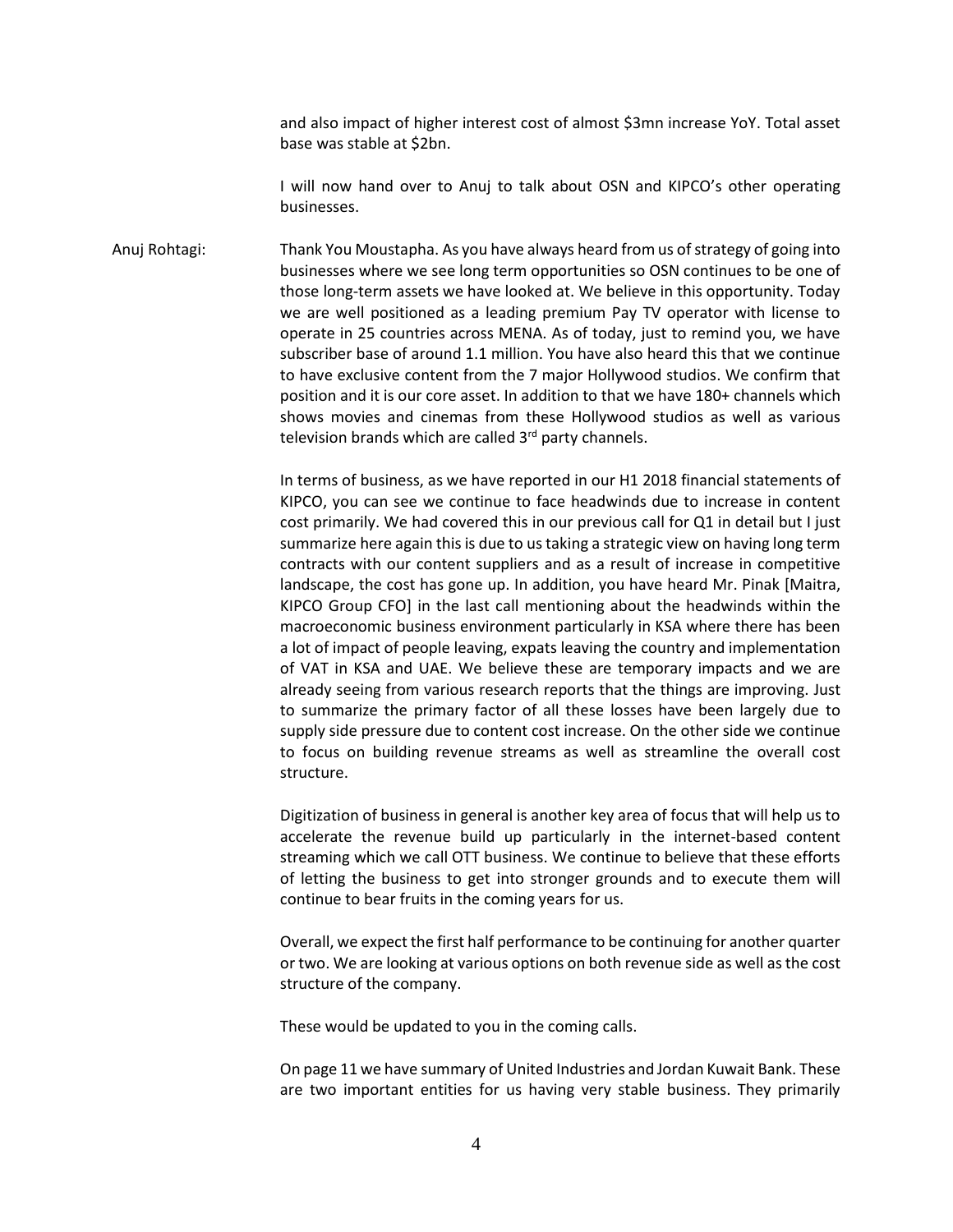reflect our share of results from industrial segment which includes Qurain Petrochemicals (QPIC), Sadafco, Equate and other petrochemical downstream projects ownership as well as ATC which is healthcare/medical equipment supplier based out of Kuwait.

These are steady and strong businesses providing healthy returns on our investments as can be seen from the numbers which is quite consistent with the diversification theme as highlighted by Declan. Net profit for the period for UIC increased by 30% to USD19.2mn largely owing to increased share of results from its associates.

Similar to Gulf Insurance, JKB is yet to disclose its Q2 financials. We are actually waiting for regulator's approval. We have the numbers and they are part of our consolidated financials and from the management accounts, we can see that the performance of the bank in Q2 2018 is quite similar to Q1 2018. We do not see any surprise elements that you should be aware of when you look at the overall trajectory of first half 2018.

Moving on to page 12 which shows a very solid picture again. We focus a lot on this at KIPCO i.e. maintaining very solid liquidity. It is both opportunity and risk management for us and we like to cover our debts in advance. So, you can see our average debt maturity is close to 5 years. We are maintaining close to \$1bn of cash on our balance sheet which covers all our debt obligations till 2022.

This is the end of the presentation, I will summarize, all our businesses continue to be fundamentally strong. The diversity of our portfolio has been a key factor in our consolidated performance for period.

The next few pages contain useful information for reference including summary balance sheet, income statement and few business overview pages in annexure. I will now hand over to the operator to check if there are any follow up questions.

- Operator: Our first question is from Zafar Nazim. Please go ahead
- Zafar Nazim: Thank you very much. Thank you for the conference call. I have a few questions Declan if I may just on the OSN situation. Can you tell us how much cash is OSN burning on an annual basis and what kind of funding is being provided by the parent to OSN and also if you can give some idea about indebtedness at OSN? I mean there was some development around restructuring from indebtedness recently. If you can give us some update on that.
- Declan Sawey: Thanks Zafar, I will pass to Anuj if he can answer.
- Anuj Rohtagi: Thanks Declan, thanks Zafar. Zafar as you can see from our financials we are basically trying to give a picture in our consolidated financials as much as possible.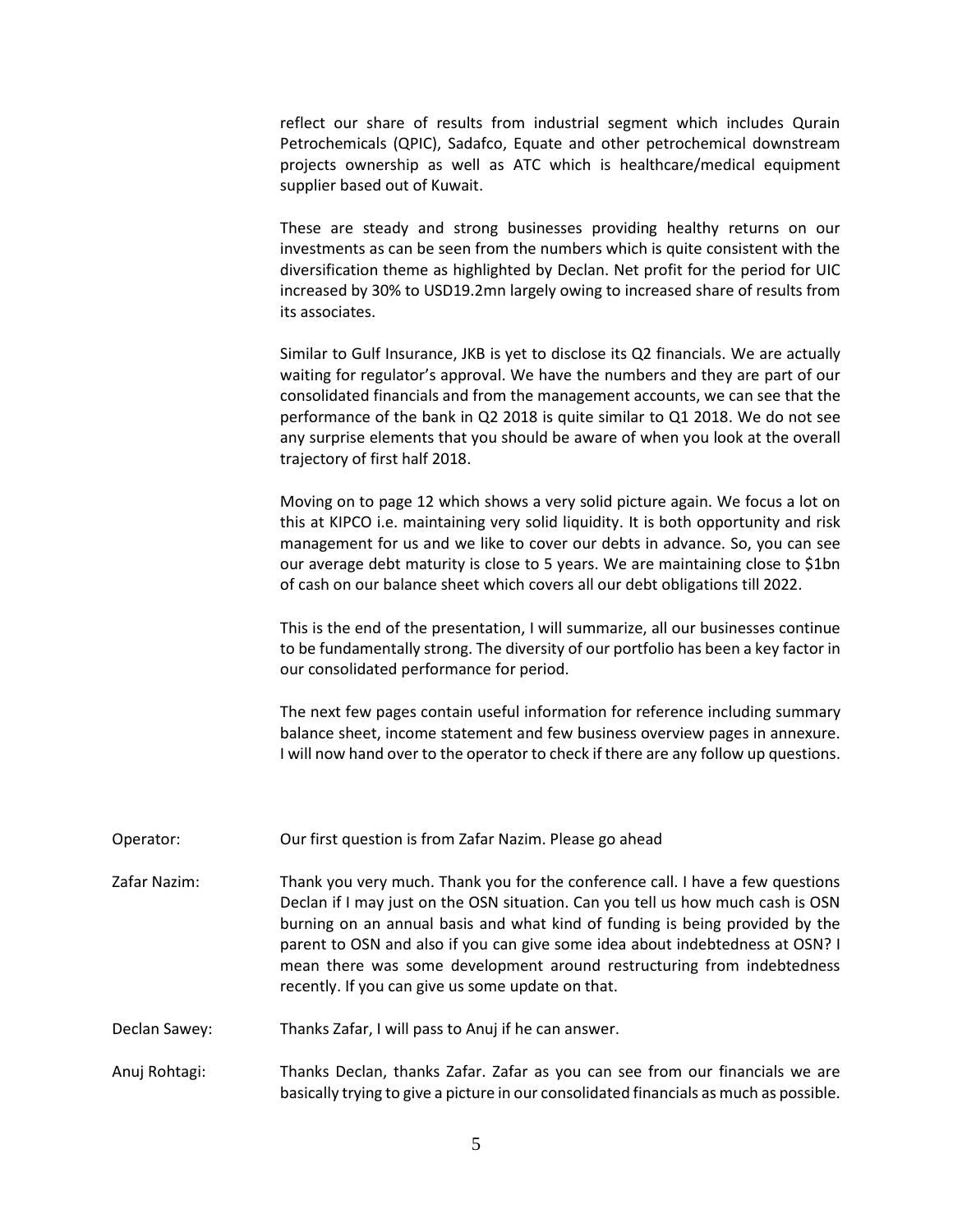OSN is an unlisted entity and we have a partner, and we are in a very competitive landscape and situation right now, but I will try to answer as much as possible. From the numbers you can see that last year total loss was US\$175 million. So that gives you some indication of the burn that is happening. For the first half the net loss was around US\$108 million and typically there is a seasonality in this. We see, broadly we are going in same direction as last year. We are looking at various options as Pinak updated in last call. We are looking at relaunching the OTT business and management team is working on that. In addition to that, we have been able to absorb lot of increase in the content cost and these are meant for future and so that all is getting absorbed and once we are able to get through this short-term macro-economic impact, we are expecting to see some fruits in 2019. It is too early to say that's why I am not committing to any particular quarter or anything but there is lot of work going on. As we suggested you in previous call we expect this work to be completed in quarter 3 or in early part of quarter 4 and then we can provide you for further guidance.

- Zafar Nazim: And can you give us some idea if KIPCO, any other parent is providing any funding support to OSN?
- Anuj Rohtagi: Yes, both the shareholders are providing funding support and it is around US\$100 million that have gone into the business and as I said once the work is completed in quarter 3-quarter 4, we will have the numbers but we don't expect it to be significantly higher than what we had done before in past.
- Zafar Nazim: So, US\$100million is between the two partners and it covers what period?
- Anuj Rohtagi: This is 2018.
- Zafar Nazim: 2018. Got it. Okay Good. Thanks a lot. And also if you can you give some idea about some numbers about the holdco, there is debt as well as cash but I was wondering if you can for our analysis and also because the agencies look at this manner, if you can tell us the cash flow profile of the holdco level, that is what sort of broad inflows do you get. I guess that would be dividends and outflows you have which will be like interest expense and any G&A and lastly related to that would be additional funding needs that any of your companies or the subsidiaries you know, places where you made the investments so just trying to get an idea about how we should think about the non-consolidated cash flow.
- Anuj Rohtagi: Great, I will let Rahul answer on the data point with regard to the dividend, I will answer the second part first which is basically the overall funding requirement of the other group companies. On OSN I gave you some color, Burgan has already received approval to have capital increase of KD60 million, so our share we will be contributing once we get closer to the issue and will see how we want to do that. We have several options to do that to basically make it more cash efficient for KIPCO. With regard to overall cash inflow and interest expenses etc. Rahul if you can please give the data.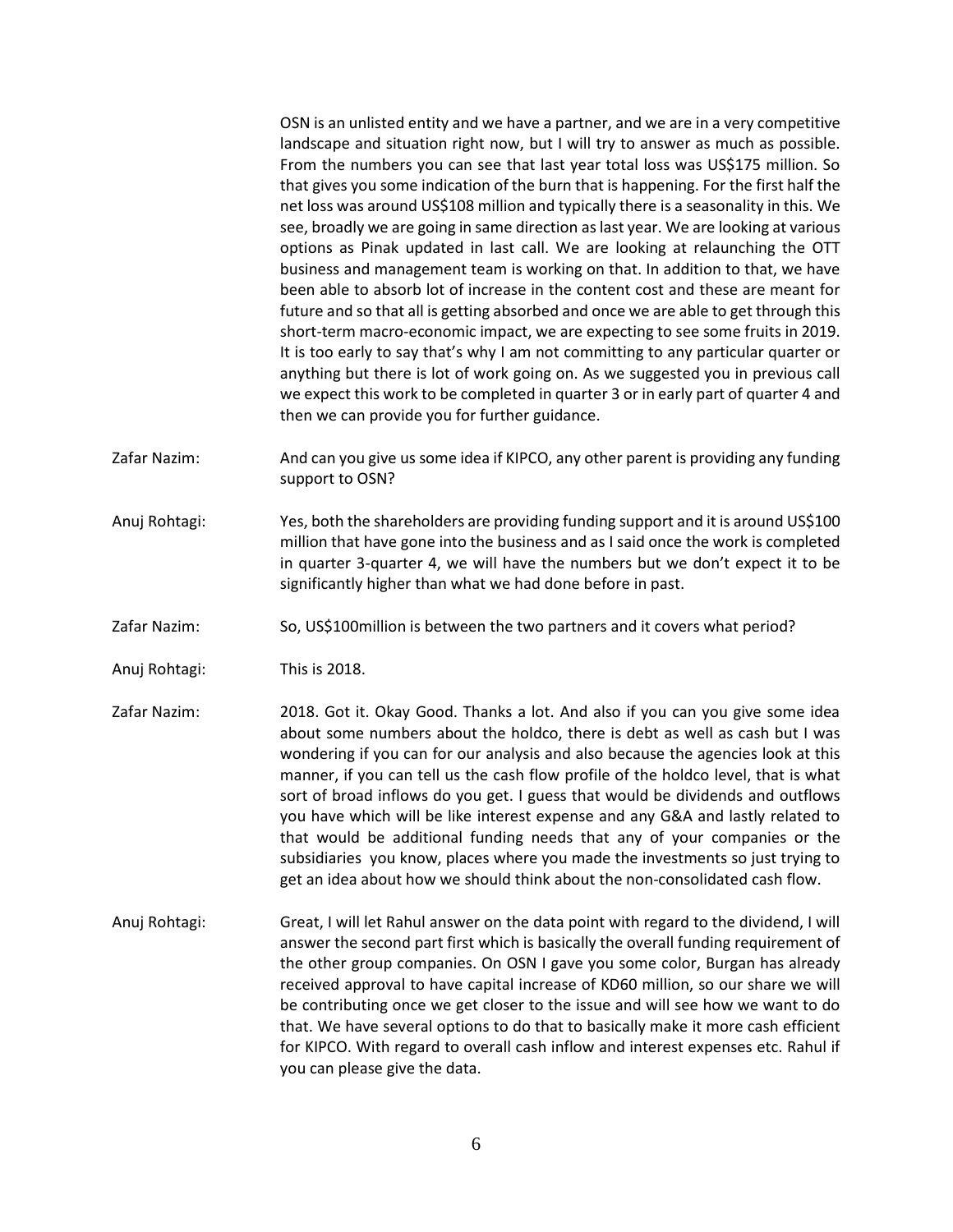- Rahul Hans: Sure Anuj. So, Zafar, we have the dividend income till H1 2018 of US\$53 million. And the interest expenses for the corresponding period is US\$67 million. Zafar Nazim: So, any how the interest expense of the second half should be similar to the first half. Rahul Hans: Yes. Zafar Nazim: And do you collect any dividend in the second half or it's all in the first half? Rahul Hans: So, in the Quarter 1 conference call, we shared the estimated dividend for 2018 would be closer to US\$80 million so the current projection remains at the same level. Zafar Nazim: And what about G&A at the holdco level? Rahul Hans: G&A at holdco level is close to US\$35 million for the full year. Zafar Nazim: Okay. Got it. So, in terms of dividend inflow of US\$80 million, outflow should be interest and G&A and interest of around US\$130-135 million and G&A of US\$35 million. So, there is a cash fund you consider before the investment going into OSN and the Burgan rights offering. Anuj Rohtagi: That's correct, if you see that's just the numbers, but if you look at the operating companies, there is lot of retained earnings, there is cash, their debt profile is strong but there is also a lot of growth opportunities so, we are letting these companies to grow and not upstreaming the dividend. We control these dividends and if we want we can upstream those. So that is the discussion we have if you are referring to the rating agency and that is right question from credit review point of view and we have that discussion within KIPCO. We have that discussion with the board members and the management team of these group companies and we are letting these companies basically to reinvest their cash into growth rather than upstreaming to KIPCO, but if we want we can upstream
- Zafar Nazim: And I guess you cut your dividend this year, KIPCO dividend to its own shareholders, that's a function of I guess happening with OSN is that the part of the reason why dividend was kept low? I am just trying to figure out if next year, you may increase dividend to the historical level or it will depend on OSN performance?

that. Right now, we are maintaining so much cash, so its another problem for

Declan right now if we upstream more cash from group companies.

Declan Sawey: We don't have any explicit dividend policy. We look at a number of aspects in terms of what cash we need, what return on invested capital we can achieve. Obviously, we would like to retain our rating so that's one point we want to highlight and the other point I would like to highlight is that we look at the dividend yield in terms of the stock and obviously the stock prices have gone